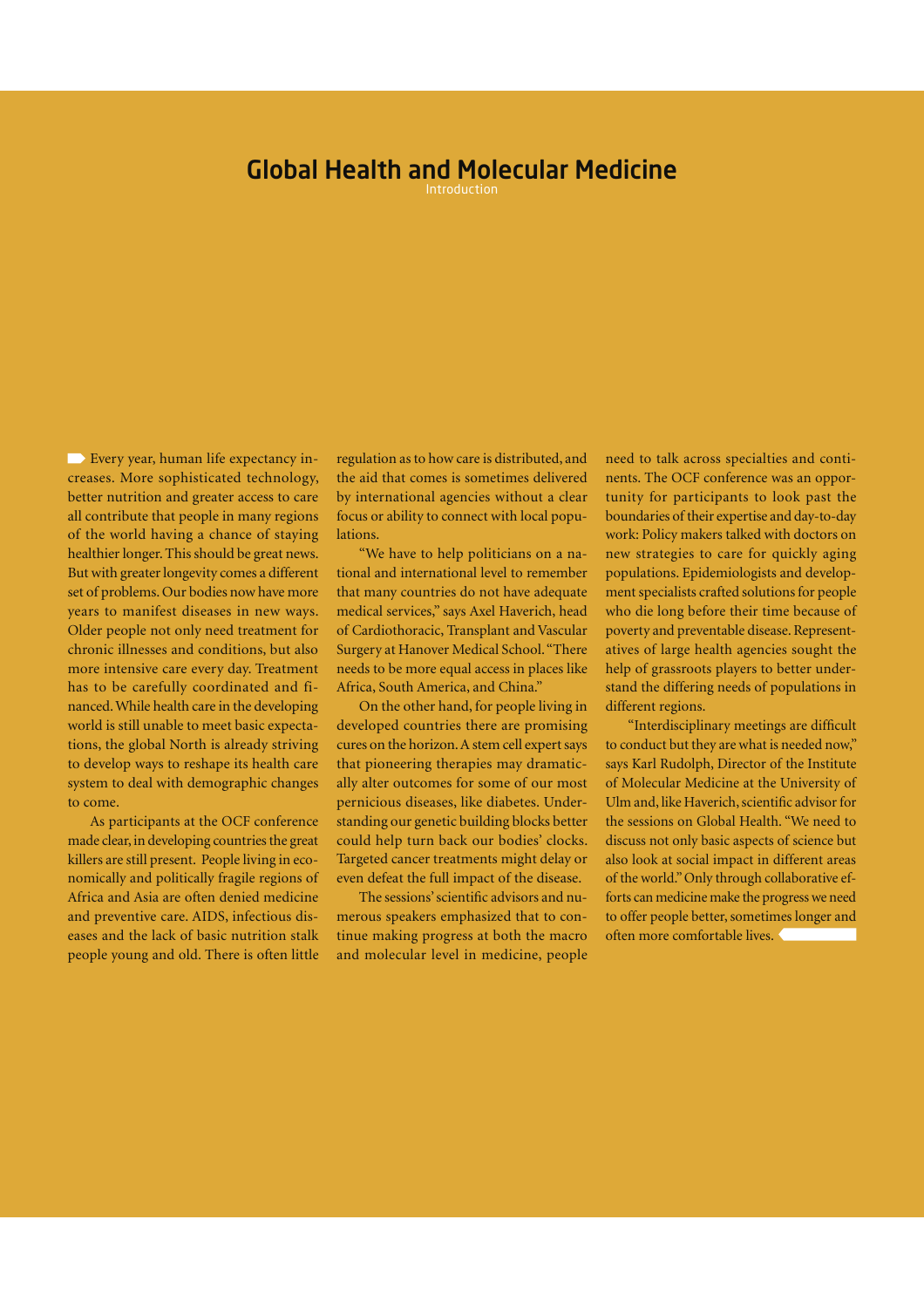people in the European Union die because of a serious resistant bacterial infection each year. **25,000**<br>People in the European Union die because of



of Africans live in villages or communities with inadequate or no sanitary facilities.

## 20,000–30,000

genes are in the human genome, coding for up to 500,000 proteins.

# 3,000,000

people would not die from diarrheal diseases each year if they had access to safe drinking water.



children worldwide under the age of 5 die every year, most from easily preventable causes.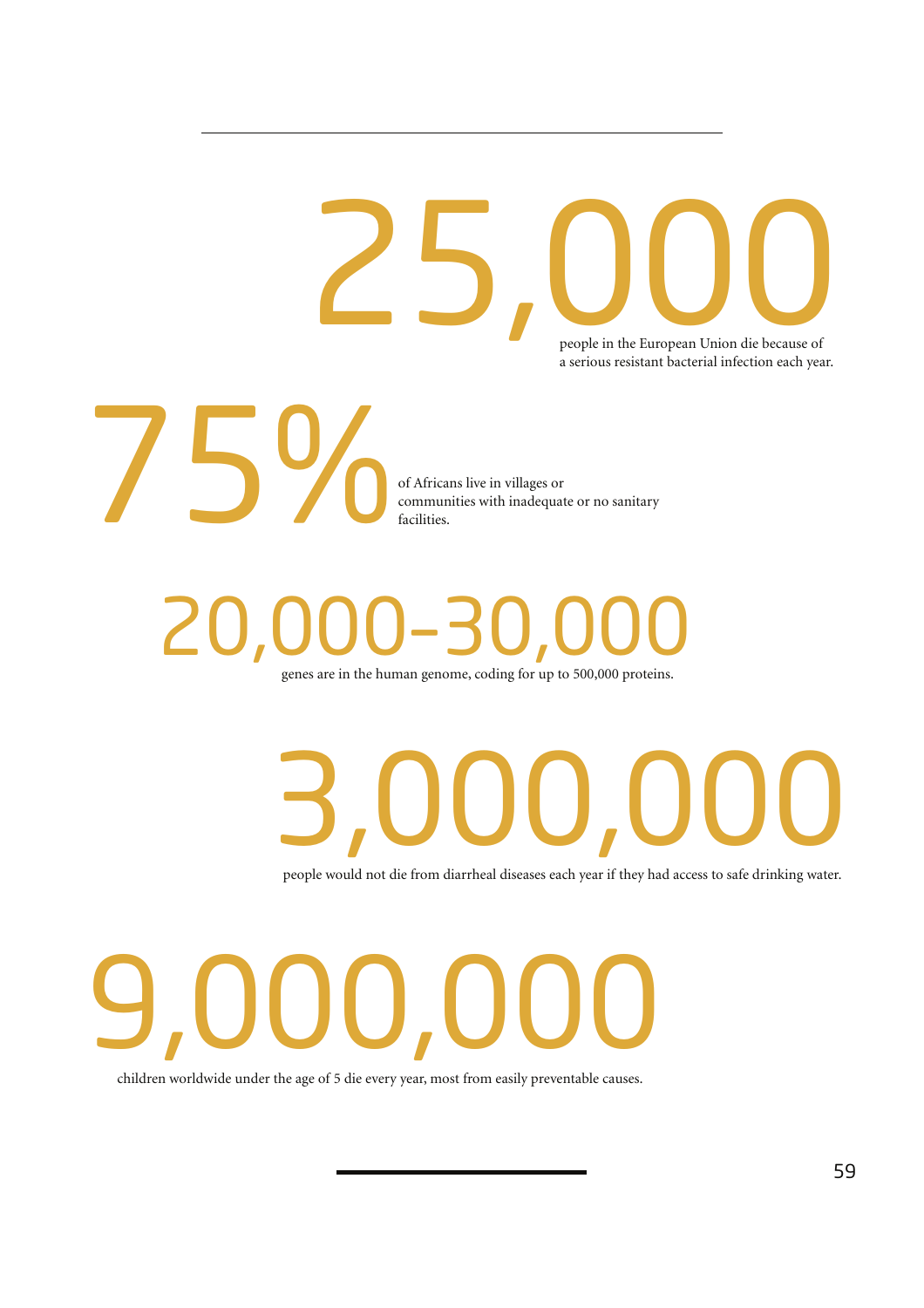Life Expectancy

## A Graying World

### "The average person will be living longer than ever before."



Colin D. Mathers is a senior scientist at the World Health Organization in Geneva. He works in the Evidence and Information for Policy Cluster.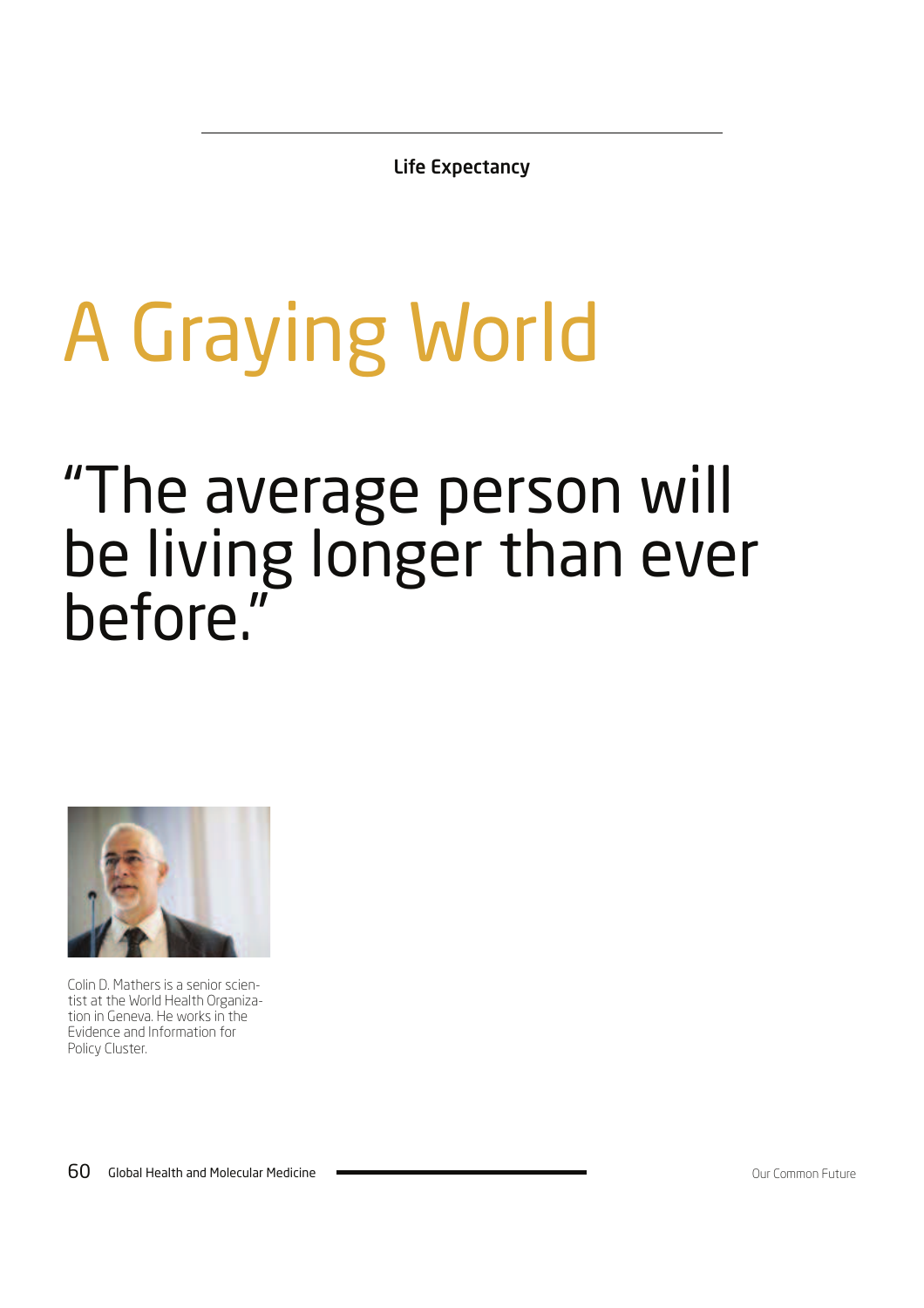Development in human health is going through parallel transitions. As richer countries begin to worry about diseases of old age, the developing world is pushing past the point where its primary concern is child mortality and communicable disease. Will we ever live in a world where everyone can hope to live to old age? Colin Mathers, a senior scientist for the World Health Organization, shed some light on this question at one of the OCF sessions on Global Health.

According to our best estimates, there's been a dramatic increase in life expectancy in all regions of the world since 1950. In high-income countries, it's gone from a bit over 60 years to around 80 years when you average male and female life expectancies together. In low-income countries, it's much lower – life expectancy has gone from around 40 years in 1950 to close to 60 years today. These statistics can be a bit deceptive, of course: Average life expectancy at birth takes into account the impact of infant-child mortality, early adult mortality and mortality at older ages. That means when a country's average life expectancy is 40, the statistic includes a lot of people who die in their first year of life as well as those who live longer.

I'm not going to dwell on the demographic transition, but rather explore the epidemiological transition from high mortality to low mortality and the associated transition from high fertility rates to low fertility rates. The combination of these two phenomena leads to a dramatic shift in the population age structure. The difference between Yemen, where 44 percent of the population is under 15, and Japan, where only 13 percent are, is very striking in terms of the age distribution of the population.

Over the past few centuries, there have been dramatic declines in both child and adult mortality in developed countries. More people are living to old age. Premature adult mortality and child mortality have both declined dramatically, e.g. in Sweden and other developed countries.

As a result, the population of developed countries has aged dramatically, as in the case of Japan. Currently, around 22 percent of people in high-income countries are aged over 60. By the middle of the century it'll be around 30 percent. The transition will be even more dramatic in developing countries. Today, around 7 or 8 percent of the population of developing countries is over 60. By 2050, it's projected to rise to around 20 percent. That's similar to the developed countries today, but with a steeper curve and more difficult transition as a result.

The developing world is undergoing what scholars in the 1970s first described as an epidemiological transition, or a characteristic evolution of mortality that has been

observed in different regions of the world. Initially, populations are at risk of dying from infectious diseases and related dis-

eases like under-nutrition, high levels of maternal mortality and high levels of child mortality due to poor birth conditions. As societies develop, the risk of death from infections and those maternal and child causes diminishes dramatically, and the risk of death from degenerative diseases rises. In part, that's because people are living through the younger ages and so they're getting to older age, where the accumulated damage results in degenerative diseases – in particular, cardiovascular disease, cancer and respiratory disease. The age balance of the population changes as well, as more people make it to old age thanks to a decline in communicable diseases.

#### Impacts on Mortality

Child mortality – the risk of dying under the age of five – is on the decline all over the world, according to the latest analysis of global trends in child mortality from UNICEF and the WHO. The trend has varied across all regions, and in fact in terms of percentage decline, the decline is actually lowest for sub-Saharan Africa, with around a 30 percent decline over 20 years. Some regions have had declines of 60 or 70 percent since 1990. In most places, the risk of dying under the age of 5 has been halved since 1990. Still, the United Nation's Millennium Development Goal is to have a 75 percent decrease by 2015, and the world is not going to achieve that, although some countries and regions will.

Maternal mortality is also dropping. Africa, India, and parts of Asia still have dramatically higher maternal mortality rates than the rest of the world. India alone accounts for more than a quarter of the world's maternal mortality deaths, for example. In developed countries, however, maternal mortality is so low that it's essentially nonexistent – take Australia, for example, which has 10 or 15

#### "Child mortality is on the decline all over the world, according to the latest analysis of global trends."

deaths per year, each of which is obviously very carefully looked at individually.

HIV obviously has had a dramatic impact on global health, and particularly African health and mortality. In parts of Africa, there have been significant reductions of life expectancy due to HIV of 20 years or more. But our best estimates now are that the epidemic, at least in global terms, appears to have peaked and is on the decline. Part of that is associated with antiretroviral therapy, which keeps people alive much longer. Widespread antiretroviral coverage may well be also impacting incidents in that it reduces the viral load and reduces the risk of transmission. So if you have everyone on antiretrovirals, even if they're not practicing safe sex, you will reduce the epidemic.

When it comes to tuberculosis, there have been major efforts to scale up coverage with "directly observed short-course therapy", also known as DOTS. These efforts have had some impact, but have been slower than anticipated, in part because tuberculosis is an opportunistic infection in HIV-positive people.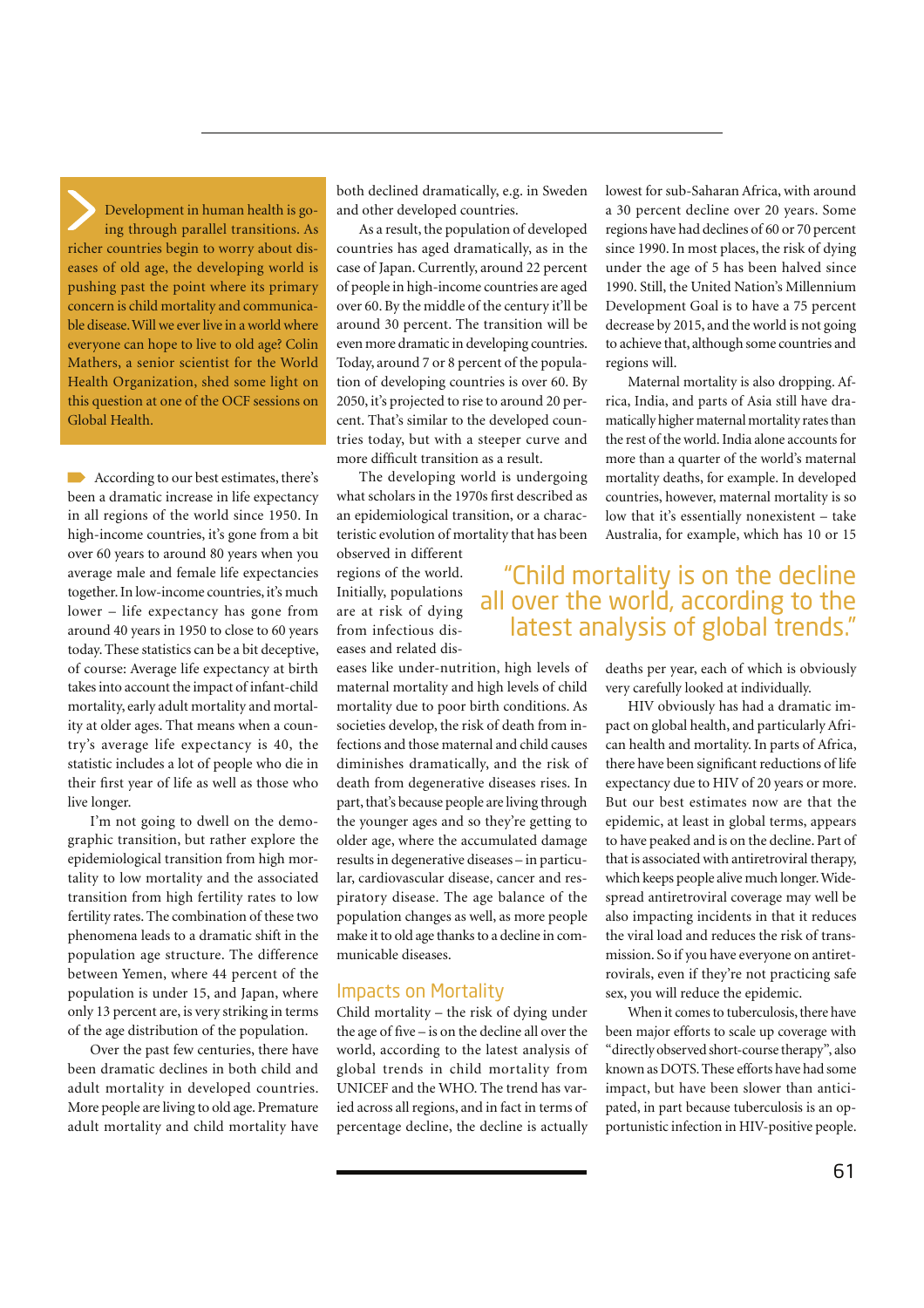The high levels of HIV in Africa, therefore, have kept tuberculosis levels relatively high.

So, turning now to look at adult mortality or the causes of death and the levels of mortality risk for adults between 15 and 60, there is a dramatically high death rate in Africa, which is to a large part due to HIV/AIDS and other infectious diseases, not to mention hunger and malnutrition. In Europe, there remain gaps between the lower-middle income countries of Europe, predominantly former Soviet countries, and their richer neighbors. Eastern Europe has the secondhighest level of premature adult mortality in the world, largely due to cardiovascular disease and injuries. In Russia, for example, mortality rates due to cardiovascular disease, injuries, and so on remain extremely high. Whether there's a political will to tackle those at a population level in the short term remains to be seen. In South-East Asia, which is dominated by India, there are also reasonably high levels of infectious diseases. But other developing regions have largely passed through the epidemiological transition in terms of the impact of communicable diseases, maternal diseases and other factors. Most importantly, China and India are amongst the countries that will have passed through this epidemiological transition. narrowed? There are a number of new technologies that may accelerate progress, some of them available primarily to the rich: Nanobots will clean our bloodstream in the near future, and it's reasonable to expect research breakthroughs on things like cancer, Alzheimer's, and regeneration and rejuvenation technology. Such technology will benefit the rich, and will perpetuate the gap between rich and poor in terms of health – although if developing countries can learn from the best of the experience of developed countries, maybe they can catch up.

On the other hand, climate change and environmental degradation

may have significant negative impacts. I'm involved with a WHO group trying to model the health impacts of climate change. It's really

hard to do. For example, some of the models are fairly simplistic: If temperature rises, then the malaria mosquito will start breeding, for example. Well, maybe. But maybe not. I don't think Switzerland will have a malaria problem, however hot it gets, because the Swiss have lots of money and they'll just kill the mosquitoes. It's really an issue of adaptation and the ability of societies to adapt. And there are harder issues with climate change

> around the extreme climatic events, which may severely impact parts of Asia and elsewhere in the form of heat

#### "It's reasonable to expect research breakthroughs on things like cancer, Alzheimer's, and regeneration and rejuvenation technology."

China, in fact, already has. Its adult mortality rates are lower than in parts of Eastern Europe, and child mortality also is quite low.

As populations' age and life expectancy increases, we're going to more intensely focus on the fatal and nonfatal diseases of aging. Money will be rolling in for dementia research and for therapies to prevent damage that leads to these diseases.

#### Narrowing the Gap

Can the mortality gaps between developed and developing countries be substantially

waves, diseases tied to floods, and other unpredictable forces.

For the time being, continued global financial instability is thought to be a blip on the horizon, having no long-term impact. Certainly, in the short term, it has had a significant impact on the WHO and other international agencies' abilities to fund some of their primary activities. The global fund for tuberculosis, malaria, and HIV have all had significant shortfalls, partly due to the global financial crisis. That may translate directly into a shortage of bed nets in the next couple of years, which will lead to a resurgence of child deaths in Africa due to malaria.

The projections essentially assume that the risk trajectories in developing countries will be similar to what's been seen in developed countries over the last 50 years. But if the risk trajectories in developing countries end up being worse because they fail to control tobacco, alcohol, blood pressure, and other public health threats, things may well be substantially worse than in high-income countries down the line. Already, the agespecific risks of cardiovascular death are higher in many middle-income countries

#### "As diseases mutate and shift in response to antibiotics ... there's a risk that we'll face new killer diseases."

than in high-income countries, in part because of poorer health systems and uncontrolled primary risk factors.

And there's always the risk of new or resurgent infectious diseases. The devastating toll of HIV over the last three decades is a warning on that front. As diseases mutate and shift in response to antibiotics and other countermeasures, there's a risk that we'll face new killer diseases – drug-resistant tuberculosis, for example – in the future.

It is almost certain that the developing world will largely pass through the epidemiological transition and also contend with aging populations in which chronic conditions dominate. This should not be seen as a bad thing, since the average person will be living longer and most likely with lower mortality risks than ever before. But such optimistic trends may be offset to unknown degrees by climate change, population and resource pressures, and the potential emergence of new diseases.

**This is a condensed version of a speech given at the OCF conference's session on Global Health and Molecular Medicine. More material can be found at www.ourcommonfuture.de/mathers**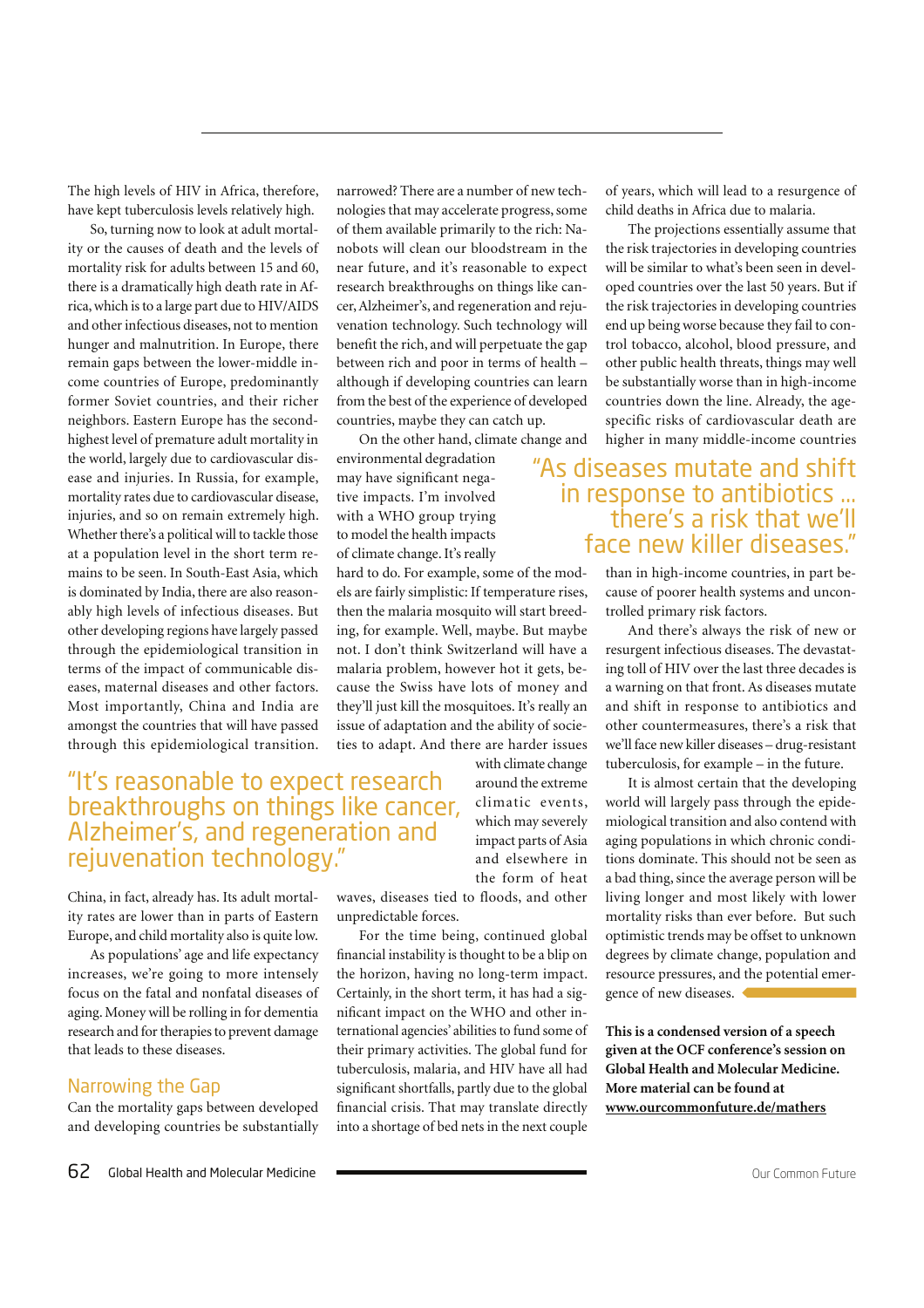Big Biology

### Fighting the Diseases of the Future

"The revolution in information and communication technology opens up new possibilities."



Rudi Balling is a German geneticist and director of the Luxembourg Centre for Systems Biomedicine.

Infectious disease is one of the greatest threats facing the world in the decades to come: unpredictable, fast-moving, difficult to track, and potentially more deadly than anything we've ever seen before. Rudi Balling, a German geneticist and director of the Luxembourg Centre for Systems Biomedicine, says the solutions to the epidemics of the future are cooperation between scientists and a holistic approach to biology that accounts for the complexities of today's world.

Infectious diseases have had a major influence on the course of history. More than once, the casualties in wars from infectious diseases outnumbered those from manmade weapons. Up to the end of the 19th century, not much could be done. The development of public health hygiene principles, the discovery of penicillin, and the development of vaccines, however, have dramatically changed this. The public health measures were so efficient that in 1967 the Surgeon General of the United States declared the end of the era of infectious diseases.

This was, of course, premature, as we know by now. Today we are not only faced with newly emerging pathogens, i.e. HIV, SARS or avian influenza, but also with pathogens that we thought we had eliminated, such as tuberculosis and malaria. The most serious of all is the increase in antibiotic resistance. Multi-resistant bacteria are now identified in many hospitals and even in public places outside of hospitals. Our antibiotics have started to fail and for many of the viruses, i.e. HIV or hepatitis C virus (HCV), we do not have any vaccine or efficient antiviral.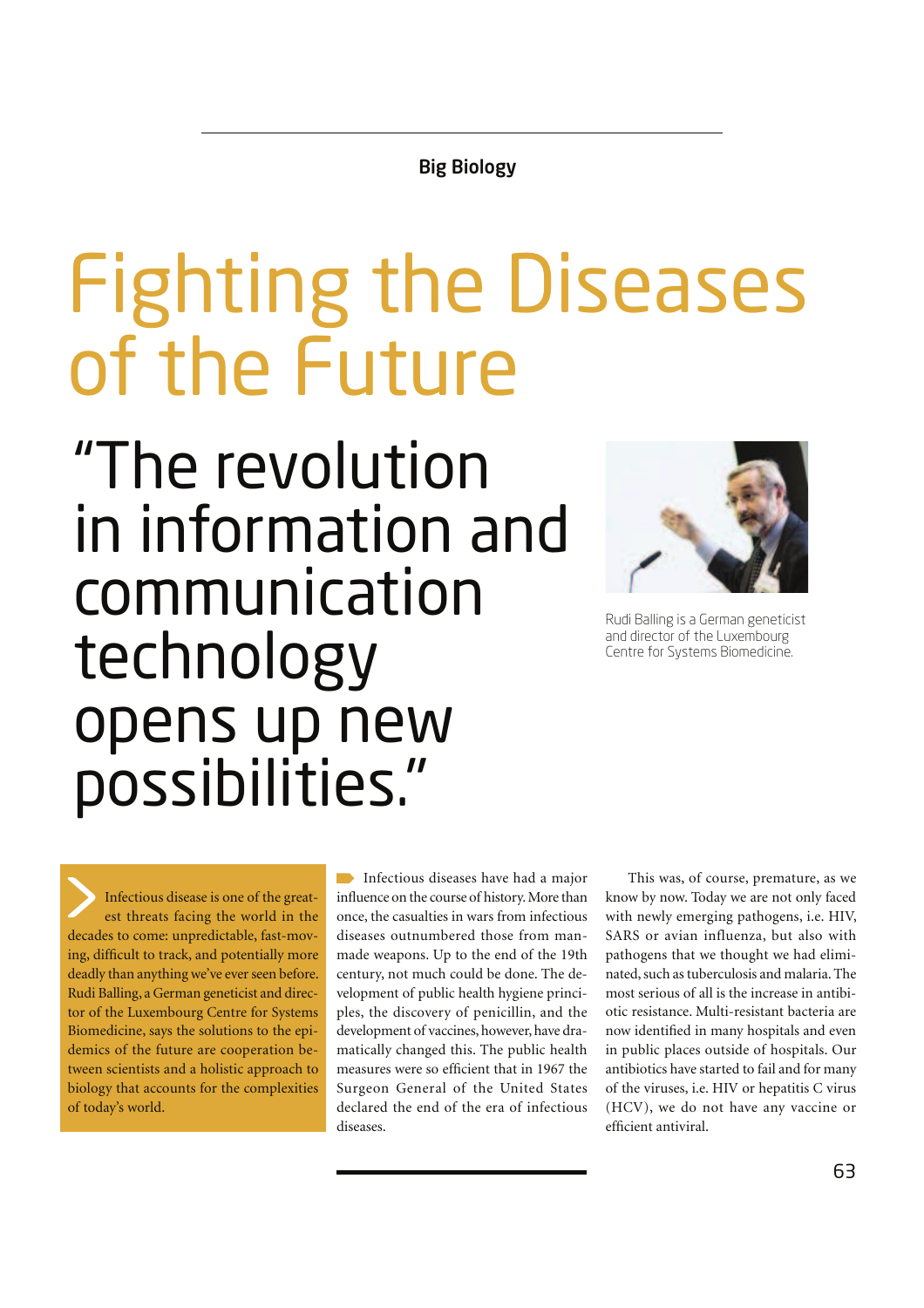The consequences are very severe. Over the last 30 years, more than 25 million people have died from AIDS. Respiratory diseases and diarrheal infections have killed more than 5 million people, most of them children, according to the WHO's senior scientist Colin Mathers. The SARS epidemic, which spread within a few weeks and caused the shutdown of entire cities, such as Toronto, has demonstrated the vulnerability of our society in times of high mobility. Today Boston, tomorrow Hong Kong or New Delhi, and back to Frankfurt, is not an uncommon travel agenda for many people. Viruses often travel along with these passengers. Whereas we enjoy our increased mobility, the global nature of travel and business is one of the major drivers of global infectious disease epidemics and pandemics. Our world is small and for infectious diseases this means that it is easier for them to spread. In addition to increased mobility, climate change has the potential to alter the distribution of infectious diseases on our planet. As a result, malaria may spread into geographic areas where it was far too cold for the parasite to survive.

At the same time that globalization increases the chances of infectious disease transmission, the revolution in information and communication technology opens up new possibilities to fight infectious diseases. Today it is much easier to set up efficient surveillance programs, supporting early countermeasures. We are faced with several main challenges in our attempt to understand, prevent and treat infectious diseases.

#### **Uncertainty**

When we try to predict how many cancer, cardiovascular or neurodegenerative disease patients we will see in our hospitals 20 to 30 years from now the demographics of our population does give us a fairly good estimate. Many Western countries still enjoy an increasing life expectancy. This will be followed by an increase in chronic age-related diseases. We already know that in two to three decades the number of Alzheimer's and Parkinson's disease patients will be more than double what it is now. We can also predict that as a result of our changing lifestyle, obesity and diabetes will rise. This is not only a problem for Western countries, but also for many developing countries.

Unfortunately, it is much more difficult, if not impossible, to predict when and which infectious disease epidemic will hit. HIV was first discovered in 1981, but the infection took off rapidly after that. SARS arrived almost overnight, without any warning signal. Scientists had been warning of new influenza viruses for quite some time. Nevertheless, when the swine flu appeared in

Mexico and California, the world was not prepared. This unpredictability and the stochastic nature of emergence are the

largest challenges that we face. This is somewhat comparable to tsunamis or earthquakes. There is an urgent need to come up with "early warning signals" that can better predict when and which pathogens might emerge.

One of the most promising measures to cope with this uncertainty is the fostering of international relationships between scientists and other professionals. In many cases, when political dialogue has broken down or failed, scientists are still able to maintain constructive relations.

Some of the unpredictability can be reduced through these international personal networks. They can lead to an increase in the quality of infectious disease surveillance, the speed of information flow from one continent to the other or the exchange of key information about the nature of a specific pathogen. Awareness helps to increase preparedness.

#### **Complexity**

Almost all diseases are multifactorial and multigenic in nature. It is well-known that individual people can differ dramatically in their susceptibility or resistance to infectious disease. According to British geneticist Adrian Hill, our "genetic background" can have a strong effect on how effectively we are infected, how quickly and efficiently we mount an immune response or whether we become immune after a first infection. There are more than 20,000 genes in our genome, coding for more than 100,000 proteins. The result is a combinatorial explosion when we try to model and simulate the response of infectious diseases to new drugs or vaccines.

#### Systems Biology

Infectious diseases are the result of extremely complex interactions between two evolving genomes, that of the host and that of the

infectious disease the entire system." "Systems biology not only looks at components, but tries to address the characteristics of

> pathogen. These interactions are strongly influenced by environmental factors, such as nutrition or stressful situations. For this reason, knowing the components of a complex system such as an emerging infection is insufficient. The design and development of new vaccines or antivirals require an understanding of the entire system, especially the topology and dynamics of the underlying molecular and cellular networks. It is currently impossible to predict the behavior of a pathogen to evolutionary pressure, such as chemotherapy.

> As a result of the Human Genome Project and the technological advances in DNA sequencing, transcriptome, proteome and metabolome analysis, we have made great progress in identifying most of the components in the human body and importantly of the pathogens that infect us. However, we are far away from understanding the mechanisms of infectious disease pathogenesis. Without this understanding we cannot expect to be able to design efficient drugs that not only kill or slow down the pathogen, but that also avoid the development of antibiotic resistance.

> Biomedical research during the last 50 years has succeed by focusing on increas-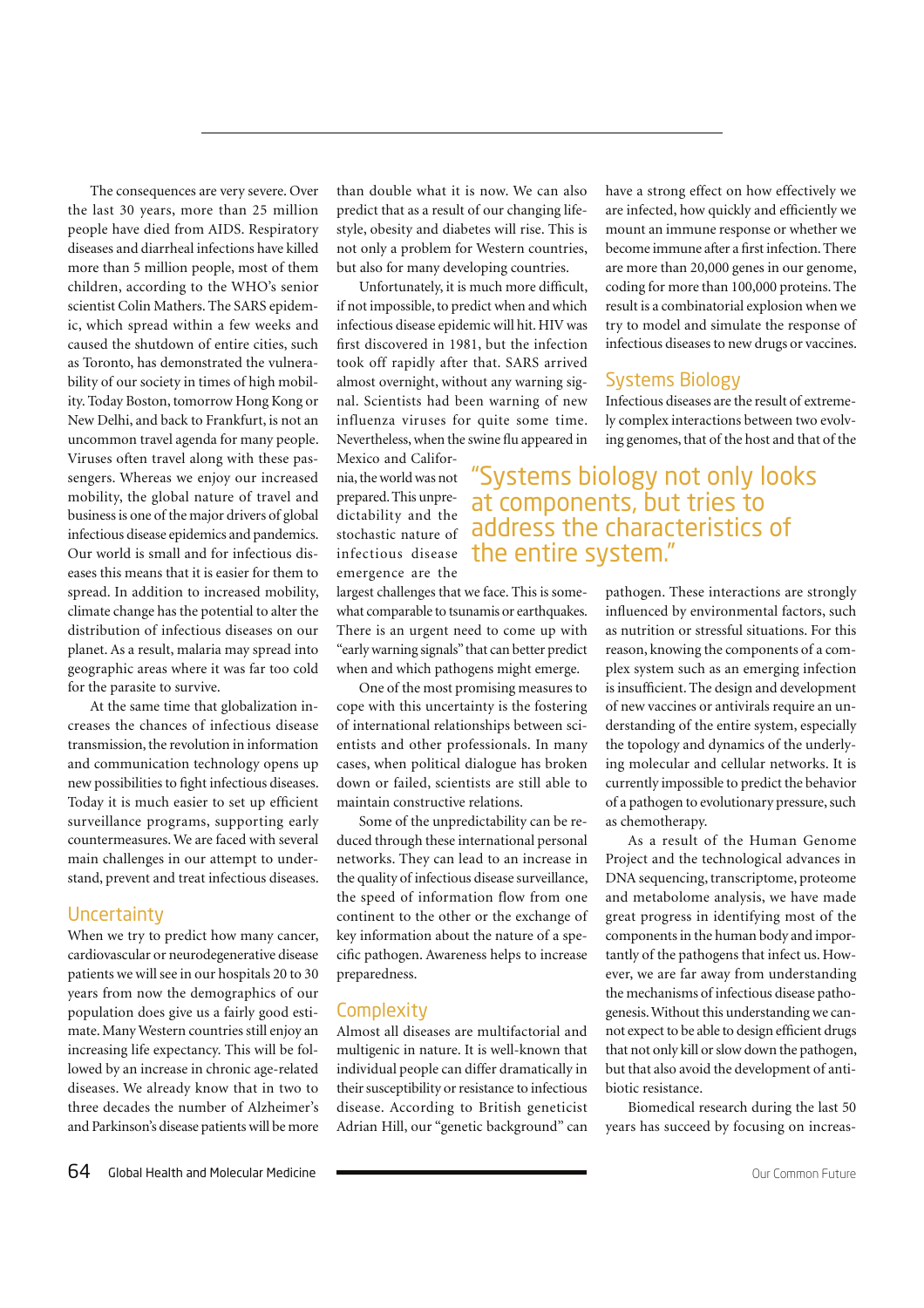ingly smaller parts of the systems and by an attempt to reduce complexity by an analytical approach. We now realize that this approach is limited if we want to understand and predict the behavior of entire multiscale emerging systems, such as those that we find in living organisms. Complex systems such as infectious diseases often show a highly nonlinear behavior. It is for this reason that we now see a strong interest in systems biology.

Systems biology not only looks at components, but tries to address the characteristics of the entire system. Systems approaches have been very successful in engineering, social sciences, and many other disciplines. This approach is now also moving into the life sciences, mainly because of the revolution in genomics. A key factor was the development of technology to sequence DNA. Within a decade, the cost of sequencing an entire human genome has come down from tens of millions of dollars into the range of a few thousand dollars. This trend will continue and has also moved into the high-throughput generation of RNA expression data. Single molecule sequencing and mass spectrometerbased proteomics and metabolomics will further accelerate the transformations in biology and biomedicine.

University of Washington researcher Jay Shendure and his Stanford University colleague Hanlee Ji have argued that it will not be long before genomic sequencing will become a commodity and, as a result, constitute an integral part of biomedical research, medical routine diagnostics and therapeutics. These developments will have a great potential to improve our understanding of the mechanisms of infectious diseases. This will guide future vaccine and antiviral drug design and enable the development of effective public health policies and measures. The challenge will be whether and how we are able to transfer these technologies to the developing world. Rapid DNA sequences of pathogens at the "point of care" has tremendous potential, but as described requires a rather high tech environment, which is often not available in less-developed countries.

#### **Interdisciplinarity**

High-throughput functional genomics and genetics need to be combined with information technology, mathematics, computational biology and engineering approaches. It is a combination of experimental and theoretical approaches that will be necessary to describe, analyze, and predict the behavior of complex biological systems. Most biologists do not have adequate training in mathematics, statistics, or physics, all of which are required for successful modeling and simulation of infectious diseases. It will be necessary to change the curriculum of the next generation of students. Biological systems and human diseases can only be understood using a highly interdisciplinary approach. This will not be restricted to the classical natural sciences such as biology, chemistry, or physics, but also needs to encompass an understanding of our climate and the changes we observe using the social sciences, psychology and economy.

#### Top-Notch Infrastructure

Research in the life sciences has undergone another change within the last decade. Collaboration and resource sharing have become an important element not only in the design and implementation of the experiments per se, but also in the establishment of large-scale, capital- and human resourcerich infrastructure. Top-notch infrastructure is a key attractor for becoming competitive on an international level and staying that way. As a result of the progress in sequencing the human genome, the analysis of biological systems has largely been driven by efforts to automate and miniaturize individual assays. This has led to "Big Biology"– laboratories which are characterized by major capital investments, i.e. in robotics, automatic imaging capture devices and IT infrastructure. The costs for equipment and human resources to operate and manage high-throughput infrastructure are substantial and the replacement cycles become shorter and shorter. We need to come up with solutions to enable developing countries to participate in the potential and opportunities in the biotechnological and biomedical area.

As a result of the increasing efficiency in genomics, proteomics and metabolomics, we are currently witnessing an explosion in the amount of data derived from biological experiments and clinical research. This requires the development of new bioinformatics tools. The challenge of data-rich biology and medicine is not only in pattern recognition, but becomes increasingly a problem in data security, data handling and data archiving. The increase in the amount of data produced greatly exceeds our storage capacity. Individual institutions are not able to maintain the fast and expensive cycles in equipment and infrastructure necessary for genomic, proteomic or bioinformatics analysis of biological data. For this reason it is necessary to share technology platforms, i.e. in bioinformatics, high-throughput fast sequencing, proteomics or metabolomics, which serve not only a few research centers, but also increasingly a larger number of research institutes, i.e. within a region, a country or even beyond. This demands new modes of international cooperation.

#### **Outlook**

Infectious diseases will never be completely eliminated. Fighting them will always be an arms race, driven by evolutionary forces, between the infected host and the infecting pathogen. Uncertainty and complexity are the hallmarks of infectious diseases. Our best counterattack is probably the ability to work across disciplinary boundaries in order to understand in detail the underlying mechanisms. Maybe we will discover and understand general rules of complexity and new ways to dissect complexity. This will not only be relevant for biology and infectious diseases, but will touch upon many other areas.

**This is an edited version of a lecture given at the OCF conference's session on Global Health and Molecular Medicine. A full version and bibliography can be found at www.ourcommonfuture.de/balling**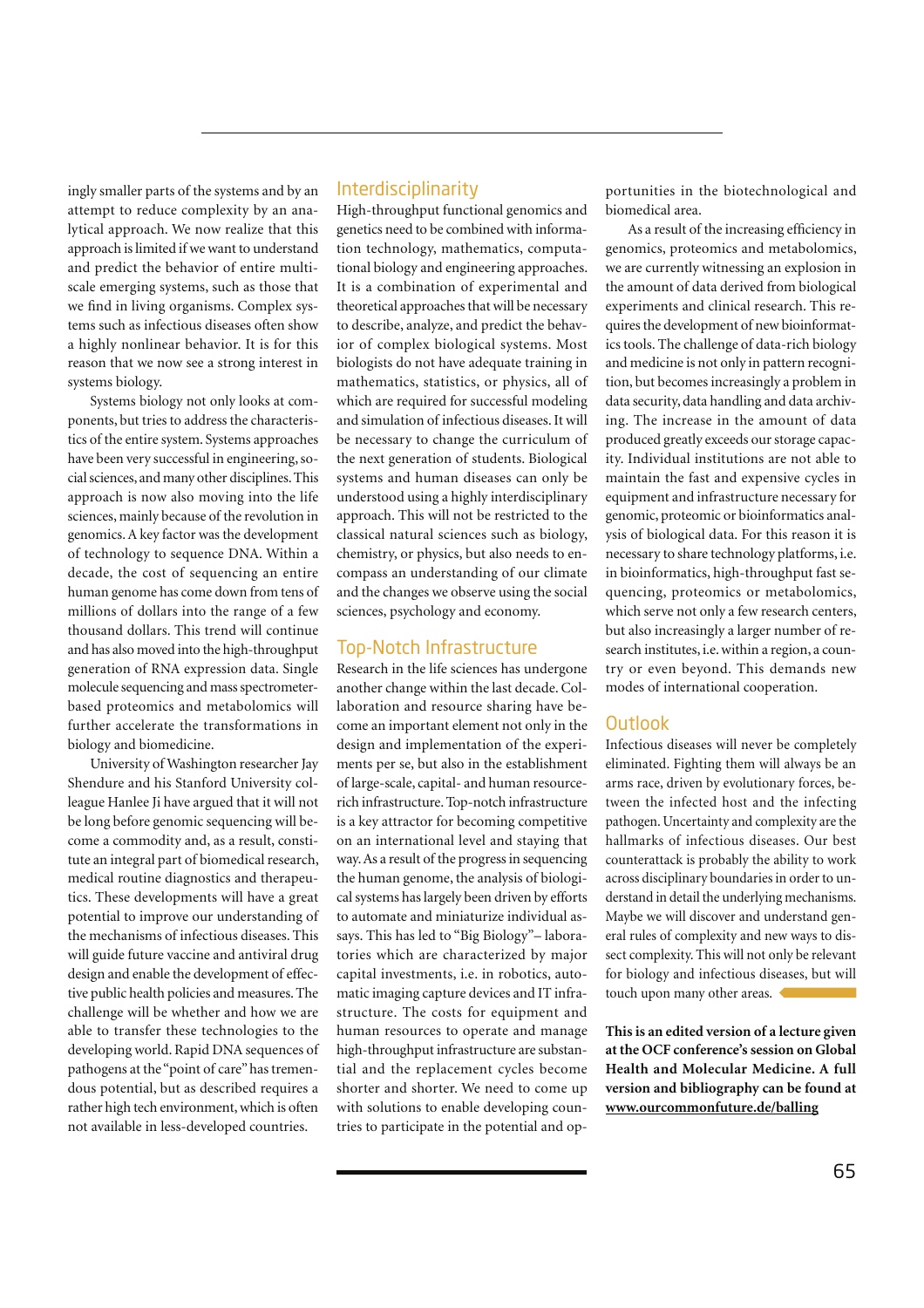#### Burden of Disease

### African Researchers Join Forces to Solve Continent's Troubles

**In Africa, the continent where basic drugs are needed most, home-grown research moves slowly due to a lack of infrastructure, funding and coordination. Cameroonian drug design researcher – Fidele Ntie Kang hopes that a new effort will get more Africans involved in drug development, from sorely needed anti-malarial drugs to therapies for AIDS and other illnesses. Addressing participants at the OCF conference's session on Global Health, Kang explained how joined forces of scientists and other players could help the continent.**

In 2003, Fidele Ntie Kang watched his 31-year-old sister die of tuberculosis in a Cameroonian hospital.

The experience was transformative. Now a drug design researcher at the University of Doula in Cameroon, Kang's work to develop treatments for common maladies that still kill countless Africans each year is motivated by the memory of his sister.

The numbers are stark: Although Africa has 11 percent of the world's population, it is beset with more than 25 percent of the world's disease burden. It accounts for 60 percent of the world's AIDS cases. Malaria, a disease virtually unknown in the global North, is endemic in 42 of the continent's 46 countries and kills a million Africans each year. The tuberculosis that killed Ntie Kang's sister claims the lives of half a million more. The results put some of the region's countries at the extreme end of the world's demographic tables: A girl born in Lesotho can expect to live 42 years less than her counterpart in Japan.

The health situation in Africa causes untold human suffering, as well as a negative



Fidele Ntie Kang, born in 1976, is a researcher in drug design and development at the University of Douala in Cameroon with a special interest in promoting trans-African cooperation.

impact of tens of billions of dollars to African gross domestic product. Yet Africans play a negligible role in developing drugs for scourges such as HIV/AIDS, malaria and tuberculosis. And because there's little money involved in treating the world's poorest people, the diseases are low on the priority list for major drug companies.

Kang is one of a growing number of researchers trying to fight that trend. He's working with colleagues to create new drugs and acting as a sort of unofficial spokesman for the African Network for Drugs and Diagnostics Innovation (ANDI), a newly formed group sponsored by the World Health Organization, that aims to increase collaboration between African scientists. "We have to take care of our own," he says. "We have to figure a way to make things better here."

The Cameroonian knows the challenges faced by African drug researchers first-hand, because he lives with them every day. At the University of Douala, there are regular power outages and the computers Kang uses are often not powerful enough to do the analyses he needs.

A lack of lab infrastructure means key drug compounds must often be sent overseas for testing, leading to weeks-long delays. An unreliable phone network can make communication between colleagues difficult, let alone contact with researchers abroad.

The toughest problem for African drug researchers, Kang says, is a lack of funding not only for research, but also for basic scholarship. Because the University of Doula suffers from perpetual funding crises, the faculty is short-staffed and there are often more students than professors can handle. Many students also struggle to pay university fees – Kang himself had to work for a few years after high school in order to be able to afford his education.

Nonetheless, Kang says he and his colleagues are making incremental progress. He's especially interested in finding new ways to battle tuberculosis and is conducting computer-assisted research on new tuberculosis drugs. And he hopes ANDI and programs like it will help foster collaborative research in African universities.

Project leaders hope to have ANDI firmly established by the end of 2011. They are working to create a governance structure, recruit staff and plan an innovation fund to spur African drug development. Once in place, the fund could receive money from governments, the private sector or nongovernmental organizations. "A few years ago, we didn't have any direction," Kang says. "Now we have a plan to move forward and change things."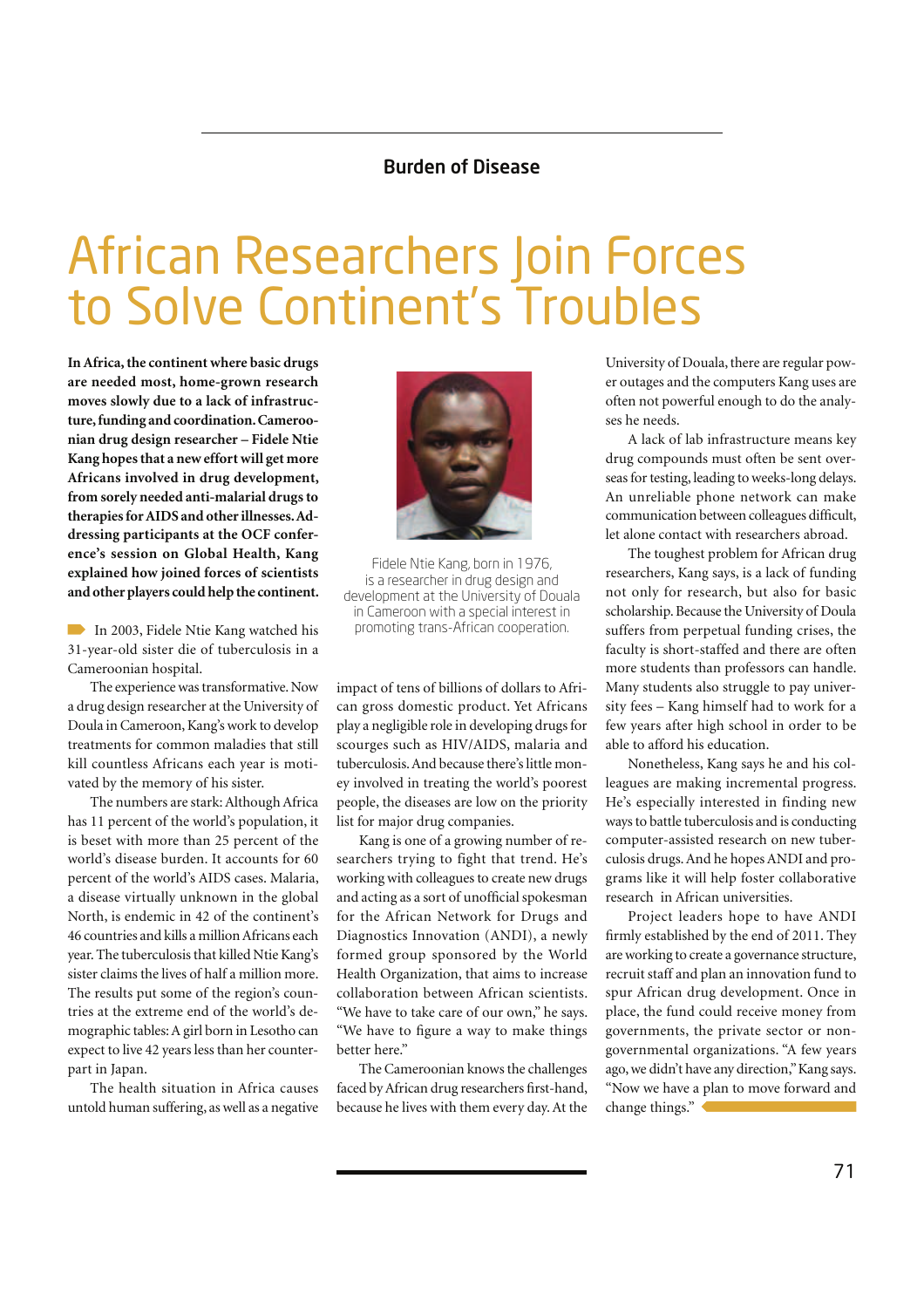#### Age Limits



Elizabeth Blackburn is a professor of biology and physiology in the Department of Biochemistry and Biophysics at the University of California, San Francisco. In 2009, Blackburn won a Nobel Prize for her work on telomeres, together with her colleagues Carol Greider and Jack Szostak.

### Body Clock: Telomeres, the Indicators of Aging

**Telomeres are to chromosomes what aglets are to shoelaces: They are like little endcaps that keep the string of DNA from unraveling. Telomere discoverer and Nobel Prize winner Elizabeth Blackburn talked to participants in the OCF session on Global Health about how telomeres have emerged as a good indicator of cellular aging – and have been connected to chronic diseases of aging like cardiovascular disease, diabetes, and cancer. Recent studies show that stress can interfere with telomere maintenance, while meditation may boost these chromosome caps. In an interview, she also pointed to the responsibility scientists have to society at large and the policy implications of her research.**

#### **Are telomeres a natural mortality device?**

 **Blackburn:** We don't know if that's what they evolved for. But in humans, who live far longer than what we were necessarily selected for evolutionarily, one sees clear relationships between diseases of aging, risks of aging and shortness of telomeres. So they are an indicator of diseases of aging. They're not necessarily an indicator of longevity, but they have emerged in elderly cohorts as a measure of how many years of healthy life a person has, which is really quite interesting. Years of healthy life is the number of years one has before succumbing to one or another of the things that happen in old age – be it disease or frailty or lack of functionality in one way or another.

#### **So are shorter telomeres indicators of aging, or causes?**

 **Blackburn:** Well, they're certainly indicators. I think the science challenge is to try to sort out what is causal and what isn't. There are very good reasons to think there's causality, as shown by the somewhat more extreme cases of rare genetic mutations that prevent telomeres from regenerating. There are many people on the planet who have telomerase gene mutation defects, which very clearly cause extreme forms of diseases that mirror a lot of the things that do happen in the more general population as they age. So that kind of causality is clearly genetic.

**Are there examples of the reverse situation, where people have unusually resilient telomeres?**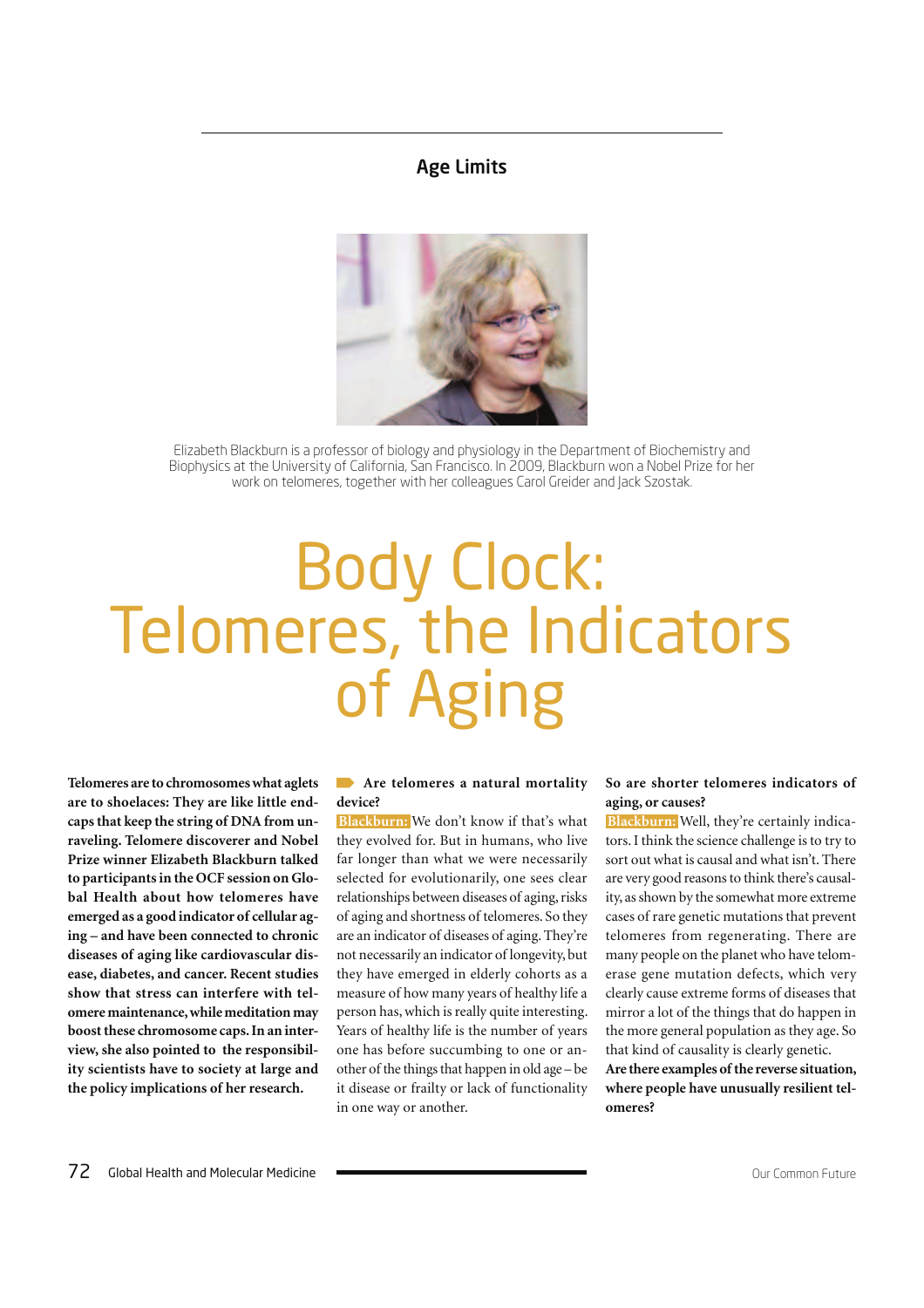**Blackburn:** People have looked into the situation for centenarians, and there have been surveys of the genetic variants that you find in centenarians. A few things have shown up, and they include telomere maintenance genes – but they include other things as well. How they all play together is unclear, but there's a definite smoking gun there. In terms of wider implications, I'm still very cautious, because centenarians are a pretty rare group. Their numbers are going up, but they're still a minority.

In the gray middle zone, the vast majority of humanity – we have to be cautious about overinterpreting from the extremes about how much is causal, and how much is interacting with other pathways. But if you draw a line between the extremes, it's an extremely reasonable one.

#### **Are there factors besides genetics that come into play when it comes to telomeres?**

 **Blackburn:** A lot of us die of heart disease, of cancer, of diabetes – illnesses where there's not a strong genetic input in the majority of the population. But beyond genetics, that's where things get extremely interesting, because there are further factors that affect heart disease, like chronic stress. You can quantify the effects of chronic stress on telomere maintenance.

#### **How do you eliminate confounding factors that might confuse the picture?**

 **Blackburn:** I come from the molecular cellular research world, so I need to collaborate with people who have great expertise in clinical studies. It's important to collaborate with people bringing in really different expertises. I've learned from them that it's important to remember that confounders are not necessarily confounders – they can be interactors, and those can be informative. We're looking very closely at those things as well. We have studies looking at depression, post-traumatic stress, adverse childhood events and telomere maintenance, and there are some very clear links.

#### **Has enough research been done to conclusively say depression and stress have a direct effect on telomere maintenance?**

 **Blackburn:** It's just beginning. One has to first of all do the studies and see what shows up, and then push it further and further. But there are clear relationships between chronic stress, extreme forms of clinical depression, and various other syndromes and telomere maintenance. We still need to understand these links.

#### **Are there policy implications to that knowledge?**

 **Blackburn:** In the medical and scientific and policy communities, it's often about what we can measure, whereas nursing professionals often say that the gold standard is how the patient feels. Chronic stress, for example, sounds very vague to a lot of people. Yet we have studies of people who are caregivers for people who are chronically ill – mothers of chronically ill children, or caretakers for people with Alzheimer's or dementia, and their telomeres are especially short. These individuals are not the patients, but they are under a lot of stress that goes on for a long time. Their perception of stress is quantitatively related to cardiovascular disease risks, which is a pretty expensive disease when you get it.

Anything you can think of as a policy that gives tools for these caregivers to cope with this stress sounds like a no-brainer, but the health care systems in the United States don't work like that. You can't always take stressful situations out of people's lives, but if they have real disease consequences you can say OK, maybe it's worthwhile putting things in place that treat stress as a serious situation as well.

#### **So the idea is to prove to policy makers that by measuring telomeres you can develop new methods to deal with stress?**

 **Blackburn:** You can say someone's just whining, and shouldn't be taken seriously. Some people are born whiners. But if you have quantitative measures of stress, like

telomere maintenance, you can give it an objective measure. As we look at health care, there are a lot of situations that may not look that severe individually but add up to quite a large burden. These are worth taking seriously, and we've stumbled into this by having a set of measures.

#### **How deeply should scientists be involved in the larger public debate on these questions?**

 **Blackburn:** To me, the primary job of scientists is to do really good science – we must never lose sight of that. But being able to articulate your science is important, and a side effect is you learn to think more clearly. It's a double bonus.

On the other hand, if you're just going out and being articulate all the time, you're not really spending the time to do the science well. Everybody says you should be out communicating all the time, but I think you need to be in the lab, too – and spend time really thinking. That's the hard part, to spend time thinking.

#### **Are today's scientists doing a good enough job, and how could the next generation do better?**

**Blackburn** The difference between my generation and a lot of younger scientists now is that when I was at a comparable stage in my career, we had fewer research technologies to use, so we had to figure out our own ways around the problems. And we generated so much less data that we had to really think about what we had. Now you can do so much in the lab, that stopping and really thinking is really the hard part.

It's a wonderful dilemma that it's now easier to generate data than to force yourself to really grapple with what it means. In the biological sciences, the older generation scientists can encourage people to think about their results.

**More can be found at http://biochemistry. ucsf.edu/labs/blackburn/**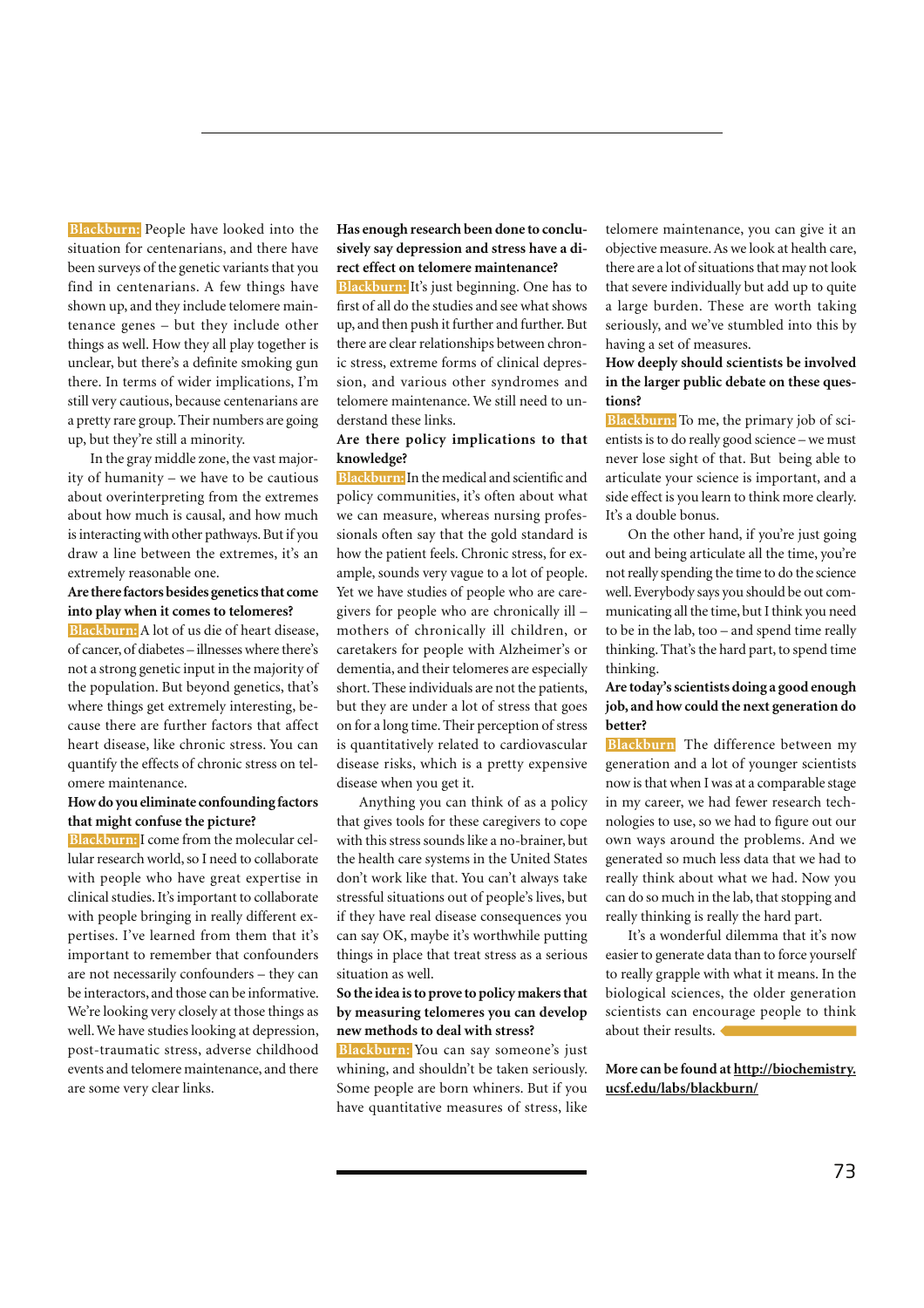Talking about Population Growth

## "Usually demographers underestimate longevity."

## "There's a lot of effort to extend life span."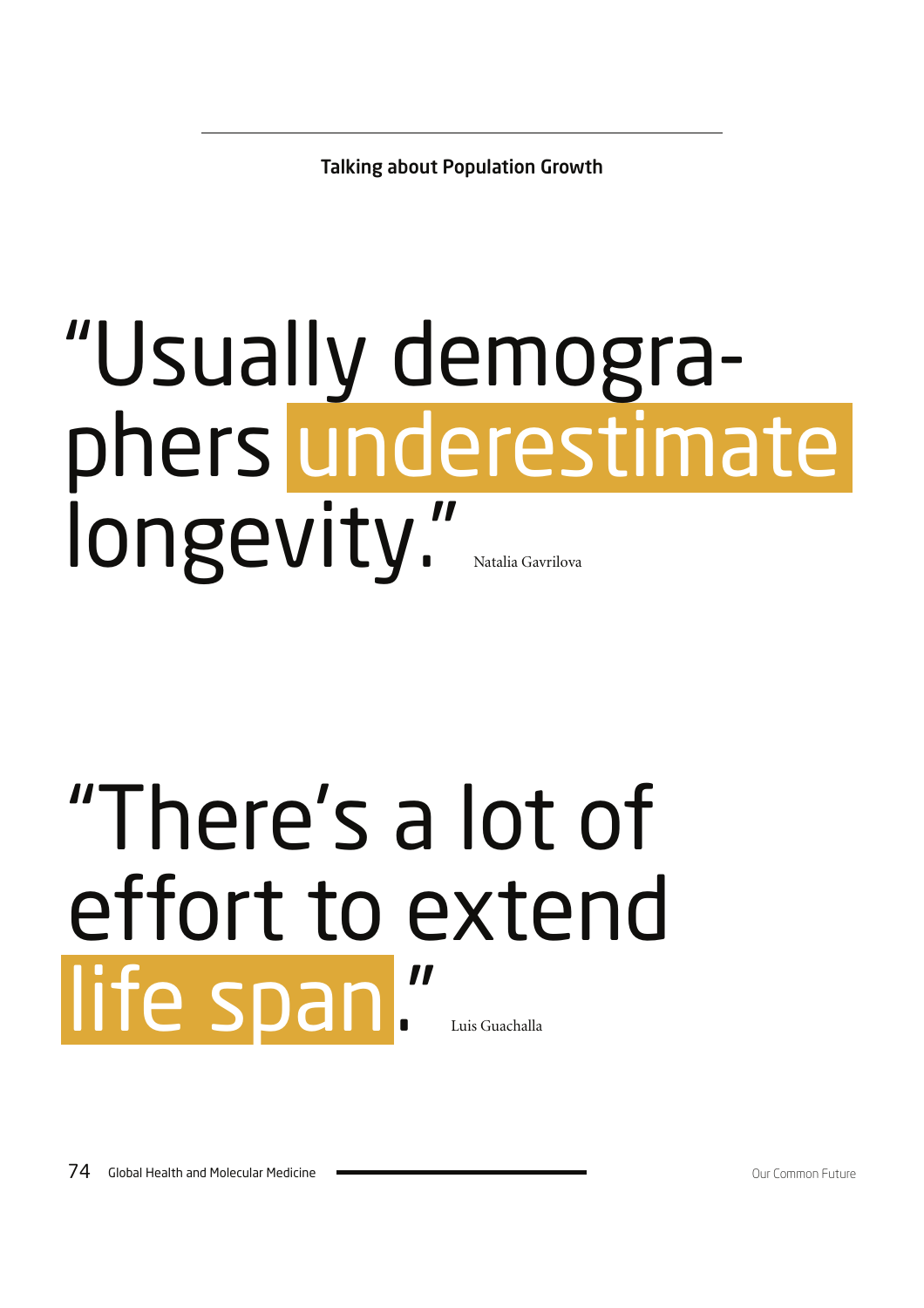**Leonid Gavrilov and Natalia Gavrilova are population biologists who specialize in the mechanisms of mortality, longevity, and aging. Their research has unearthed surprising and intriguing demographic trends. At the OCF conference, they spoke with OCF Fellow Luis Guachalla – a postdoctoral researcher in molecular medicine whose work involves uncovering the biological causes of aging and death – about the links between longer lives and global population growth.**

 **Guachalla:** It's not that common for younger researchers to have an opportunity to sit down and interview senior scientists, so I'm really happy to be here. I was interested in your latest paper that showed the consequences of extending life span. There are many fears that extending life span will lead to overpopulation of the world, but your results indicate that may not happen. In fact, your model suggests that in 100 years, there won't be any change in the world's population, partly because people are having fewer children even as they live longer lives. But how would it be in a longer time frame – for example, 200 years, 300 years, 400 years? Would it still be the same trend?

 **Gavrilov:** Well, it depends on the particular model. For example if you consider the situation where you have less than two children per family, the population growth increment keeps decreasing. But in other specifications, there might be different scenarios. The key issue is the number of children per family, on average. Overpopulation depends more on fertility than on mortality. Even in the most radical life span extension scenario, you cannot get big population growth.

**Gavrilova:** I met the chair of our session, Professor Karl Lenhard Rudolph, director of the Institute of Stem Cell Aging at Ulm University, and I found out that he, for example, is more interested in realistic scenarios of increases in life span up to 100



Luis Guachalla, born in 1980, works at the Research Center for Molecular Medicine at the Austrian Academy of Sciences.



Population biologist Natalia Gavrilova is a research associate at the Center on Aging, NORC (National Opinion Research Center) at theUniversity of Chicago.

years than in the very radical forecasts of life span extension. So, I made a prediction program for another scenario, which shows continuation of the current increasing trend in life span expectancy …

**Gavrilov:** She worked with her computer overnight, and produced completely new data. One of the great benefits of conferences like OCF is not just people coming and presenting their results, but interacting with each other during the conference to produce new results.

 **Gavrilova:**… The consequence will be that the population will still decline, but there will be more very long-lived people and 100 years from now it will not be surprising to find people who live up to 120. But what is interesting is that usually demographers underestimate longevity, and they underestimate the growth of life expectancy. Demographers are usually afraid to assume that people will live past 110, and for this reason they usually underestimate future populations. I made no such assumptions in my predictions. This is simply a continuation of the trend of increasing life expectancy.  **Guachalla:** In your paper you use the example of Sweden, a very well-developed country. You're already showing a declining population. Can extending longevity maintain the population, or do Swedes need to increase their reproduction rate as well?  **Gavrilov:** This is very important, because people are very concerned about overpopulation, and often objections to life extension are made on the basis of "there will be too many people in the world." What they do not understand is that in developed countries like Sweden and Germany, the real problem is not overpopulation but on a long time horizon you have a drastic decline in native-born population. You have a demographic catastrophe. Of course you can solve this problem with immigrants, but then you can lose your cultural identity, you can lose your language. Life-extension technology is not a part of the problem, but part of the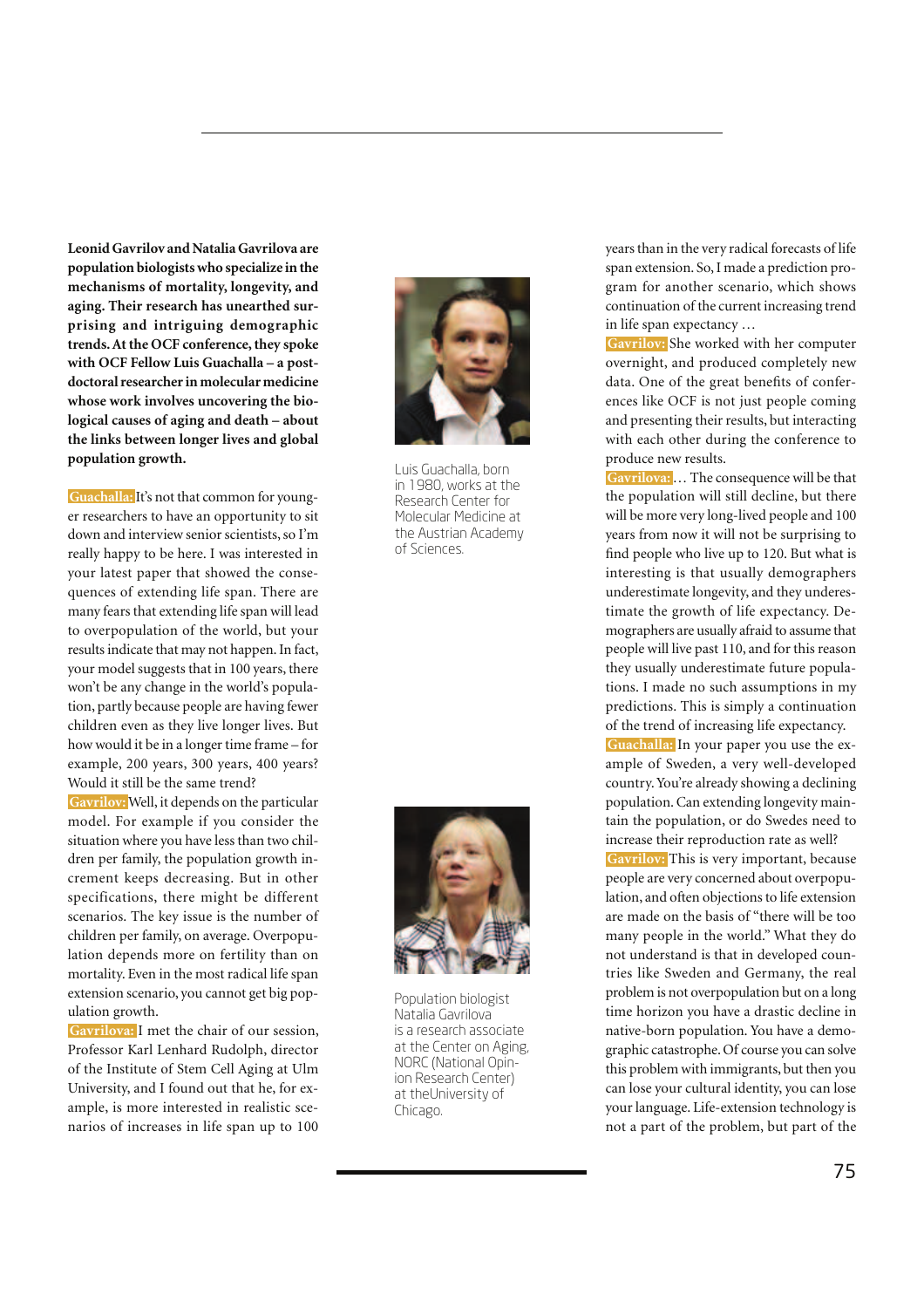solution. Any intervention that increases healthy human life span would really help in this situation.

 **Guachalla:** One observation to this point – extension of life span is not always associated with improved health quality. If human beings reach 130 years of age, what would be your recommendations on retirement age? There's a hot debate in Europe right now on this topic. The French for example, are complaining that they are not willing to work two, three or five years longer. But if people live to be 130 and keep the current retirement age, it means that they will only spend half their life working.

 **Gavrilova:** The main consequence of longevity is accelerated population aging. Current societies are not ready for this challenge. But I believe that it is not only a challenge, it is an opportunity. Older people have more experience and knowledge, maybe require only short education for new jobs. This is an asset to society. But current regulations do not encourage older people to work, and sometimes there is even forced retirement after a certain age. Governments are doing this in a not very gentle way, just raising the retirement age without giving people a choice. But you could, for example, give people who want to work longer some incentives and let people who are frail or don't want to work that option. Currently, though, Western societies are not ready for the challenges of an aging population.

 **Guachalla:** Ideally, it would be nice to not only live longer but also have a good quality of life. The aim is being 80 or 90 but still being able to do tasks a young person can do. We can live until we're 130 or 140, but we don't want to be trapped in bed connected to oxygen tubes. I think there's a lot of effort to extend life span and also improve quality of life in the elderly.

**Gavrilova:** The few people who survived to old ages in the past were much healthier at age 80, because otherwise they would have succumbed to disease at an earlier age.



Leonid Gavrilov is a research scientist at the Center on Aging, NORC at the University of Chicago.

 **Guachalla:** I come from a developing country, Bolivia. Would you say the same rules would apply for life span extension in a developing country as in a developed country?  **Gavrilov:** This is a more political question than scientific. It seems to me there is a lot of low-hanging fruit, so to speak. It is much easier to clean water to avoid cholera epidemics, for example, than apply expensive antiaging treatments. There are so many things that can be done in developing countries to increase healthy lifespan that it would be a waste of resources to push the idea of anti-aging interventions at this point. In many countries with short life span, there are much easier ways to add years of healthy life than high tech antiaging interventions.  **Gavrilova:** It's interesting, because the trends are diverging in the developing world. Take Malaysia: We found that in Malaysia the life expectancy is close to Western countries. They're really healthy, even though it's a rapidly developing country. On the other hand, Russia, which is considered a highly industrialized country, has a very, very low life expectancy. For men it is 59 years, lower than in China.

 **Gavrilov:** It has to do with heavy, heavy alcoholism. It would be insane to make some antiaging intervention before you eradicate alcoholism from the culture in Russia. They simply refuse to do the easy part.

 **Guachalla:** Talking about external factors, something that has been discussed a lot is climate change. Do you think climate change will have an impact on life expectancy?  **Gavrilov:** Just recently, there were extreme heat waves near Moscow that hadn't been seen in 100 years. There was a spike in mortality among older people, and there are different estimates but the most conservative estimate is that the death rate increased by

a factor of two. Climate, if it becomes a systematic problem, really adds to the pressure on life expectancy.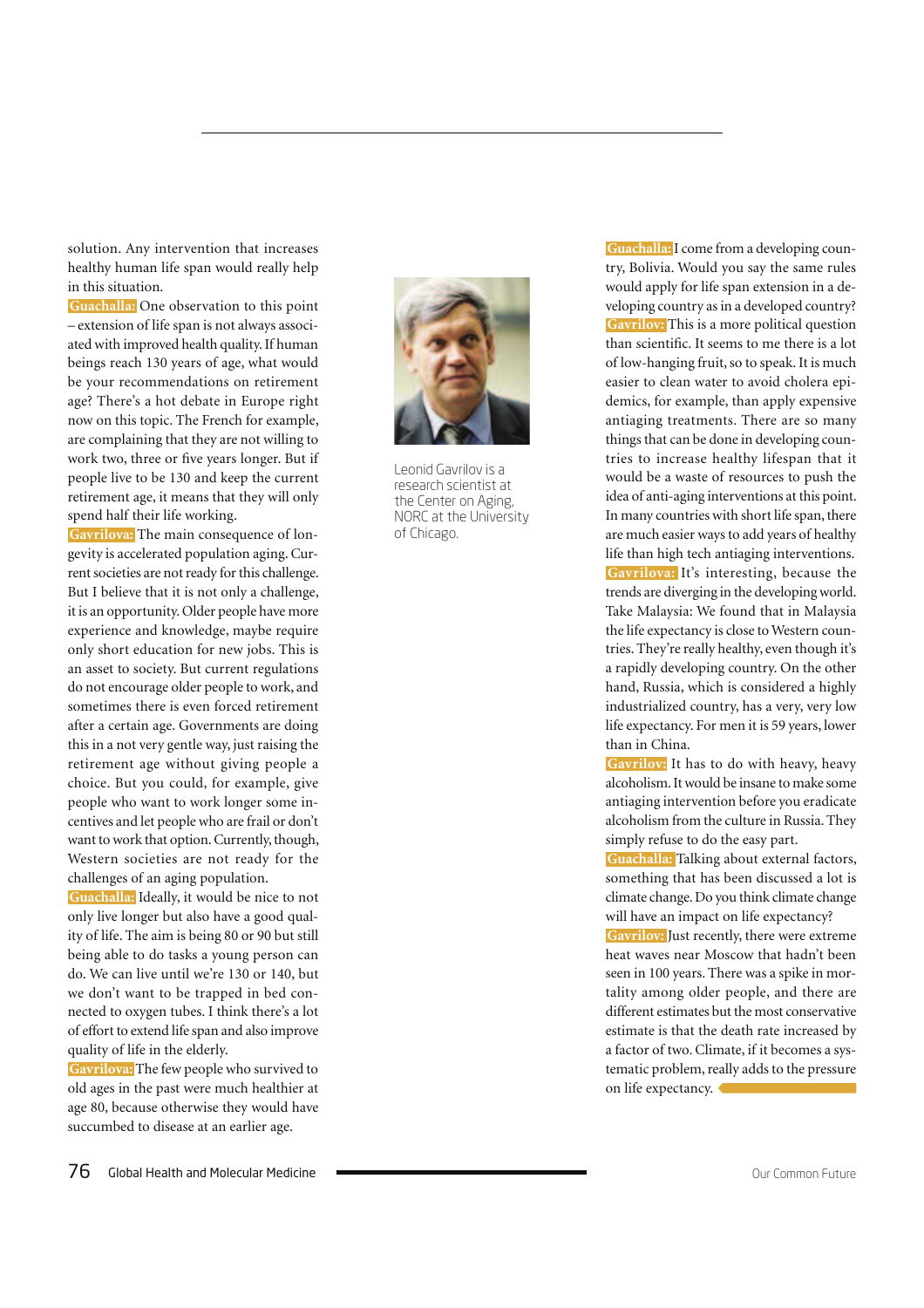#### Educating Peers

**The global fight against AIDS is waged on many levels. International, national and local advocacy organizations all try to educate people about the disease and fight its spread. But for years there has been a major flaw in AIDS advocacy: Organizations rarely engaged young people in the process. Kenyan Constance Walyaro, a member of the Global Youth Coalition on HIV/AIDS, points out that a key to solving the African AIDS crisis is engaging the young in spreading public-health messages. Invited as OCF Fellow to the conference she talked to workshop participants at the session on Global Health.**

#### **How do AIDS and HIV specifically impact young people?**

 **Walyaro:**Well, in 2003, about half of all new HIV infections in Africa were among people between the ages of 15 and 24 and they were the most vulnerable population. Right now, we have made progress, but young people still remain vulnerable. In terms of infection rates, those numbers have gone down thanks to better information, treatment and care.

#### **What tactics have made an impact when it comes to education and prevention?**

 **Walyaro:** One thing that has been working well is the capacity building and technical assistance. We, at the Global Youth Coalition on HIV/AIDS, have been providing a lot of free online courses. We have been providing young people opportunities to attend health conferences, where they get to meet with professionals who have more information about what is happening. We also give them an opportunity to showcase what they are doing. At the same time, we have made it possible for international aid conferences to actually have a section that just focuses on people under 25. This is much more engaging. Before, many youths attended these conferences, but there was no space for them. Right now, people under 25 are driving the process much more.

### Youth Education and the AIDS Crisis



Kenyan Constance Walyaro, born 1979, is the president of Citron Wood Foundation, a nonprofit devoted to empowering poor communities. She is working towards a PhD in health economics, policy and law.

#### **How has involving youth in the process changed AIDS/HIV advocacy?**

 **Walyaro:** We found in the past that governments, donors, and big organizations realized that young people were vulnerable to HIV, but that segment of the population was only brought in during the implementation stage of projects. So we did a lot of advocacy work and insisted that under-25s be involved not just at implementation stages but at the decision-making, planning, monitoring and evaluation stages. It turns out they had a lot to contribute to the processes. **What was the first thing that the young people changed about the process? What had adults overlooked?**

 **Walyaro:** One of the simplest things that came from it was that young people like to hear from other young people. They'd rather hear about HIV/AIDS and sexual reproductive rights from their fellow peers as opposed to having people who represent their parents telling them to use condoms, practice safe sex and get tested. So having peers talk to each other about HIV prevention and advocacy has really helped and pushed the agenda forward.

**Do you find that commitment is flagging? Walyaro:** Absolutely. In the beginning, everyone was talking about HIV and AIDS. That was a major focus. There was so much support. But right now, it is just like any other disease. So it has lost a lot of the clout that it used to have. It is a bit worrying, because if the general trend continues and people begin to forget where we've come from with regard to HIV and AIDS, we could see ourselves regressing and losing some of the gains we've actually made.

#### **How has your youth impacted your work? Do you think you bring a fresh outlook to these issues?**

 **Walyaro:** I think a lot of us young people – like the OCF fellows – bring a different perspective because there definitely is a generational gap. It is very refreshing to find young people who are interested in development issues. Because I think sometimes the older generation has this picture of young people that they are rowdy – that they really have no concern for the future and for the world. But there are many people who are doing something positive and contributing to the future of the world.

**That sounds like a tenet of your youth-toyouth education: Policy makers should have more trust in young people. Young people have the capability to make impact and be the leaders of tomorrow.**

 **Walyaro:** Yes – and not tomorrow. We are actually leading right now.

**www.gyca.org**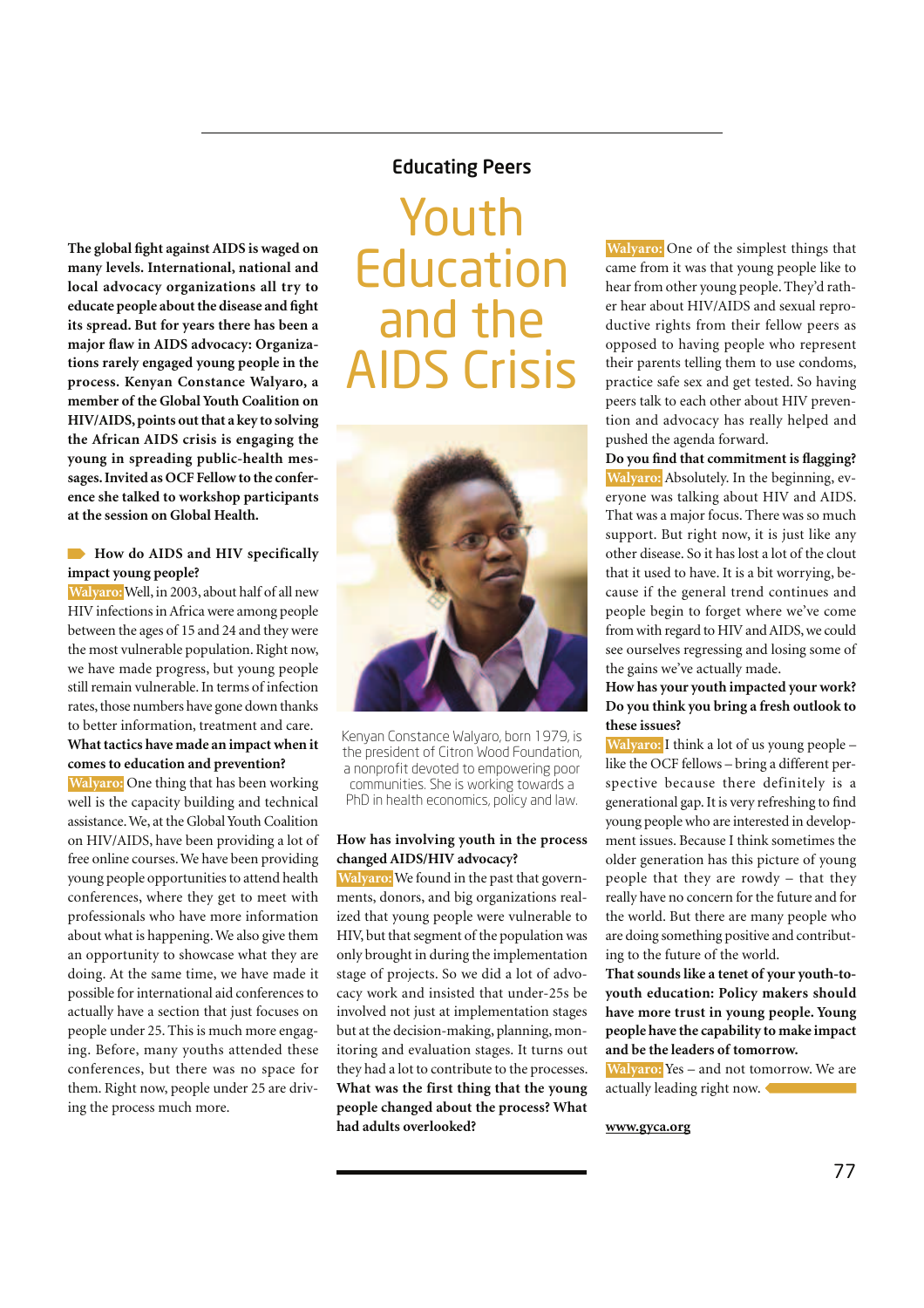